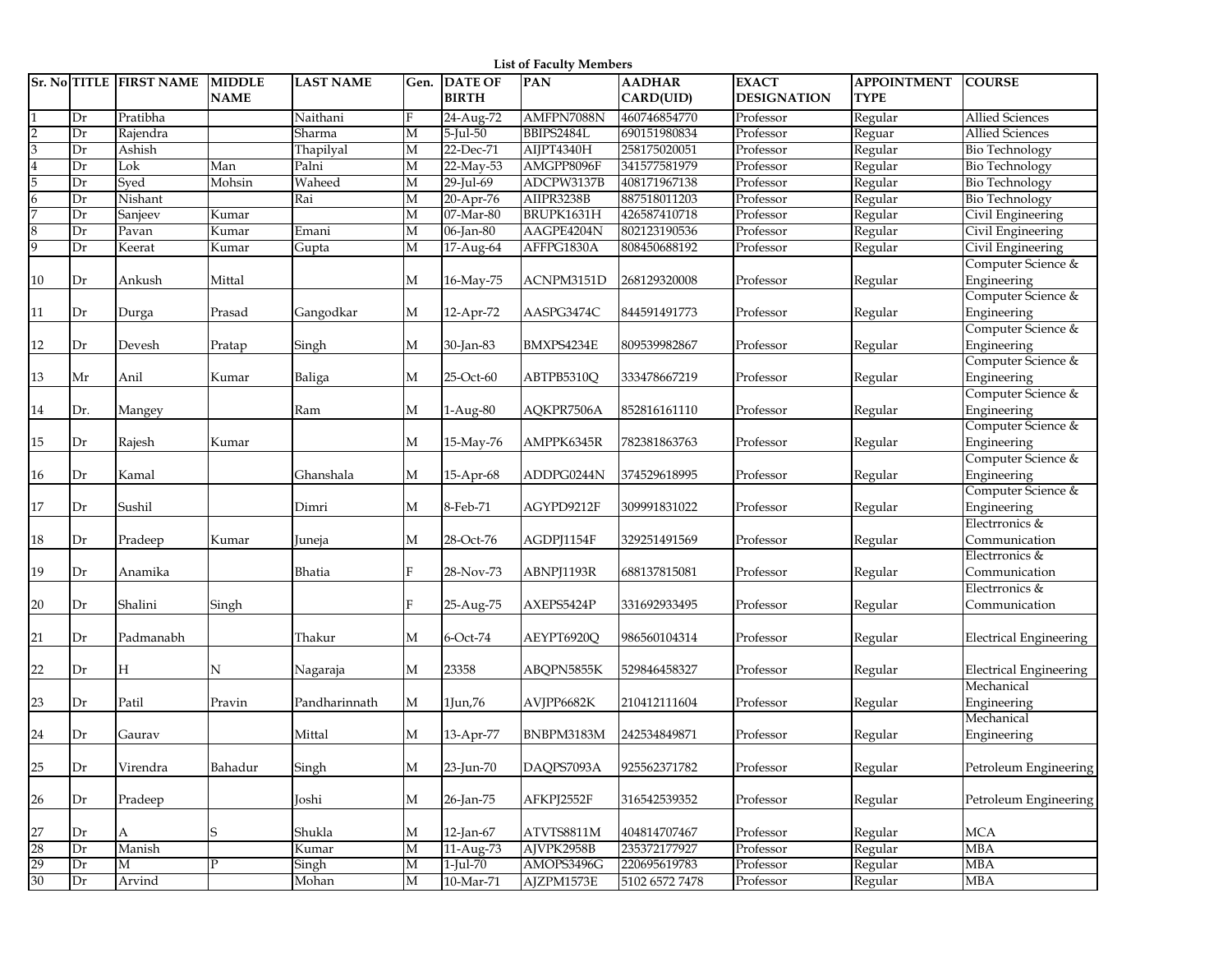| 31 | Dr | Rakesh    | Kumar    | Sharma   | M            | 10-Oct-18   | AGRPS0649A | 867847078772   | Professor                   | Regular | <b>Bio Technology</b>             |
|----|----|-----------|----------|----------|--------------|-------------|------------|----------------|-----------------------------|---------|-----------------------------------|
| 32 | Dr | Bindu     |          | Sharma   | Е            | 10-Oct-18   | AVBPS6032J | 461895455142   | Professor                   | Regular | <b>MBA</b>                        |
| 33 | Dr | Bhawna    |          |          | F            | 29-Nov-74   | ATOPB6496Q | 233217217834   | Associate Professor         | Reguar  | <b>Allied Sciences</b>            |
| 34 | Dr | Pradeep   | Kumar    | Sharma   | М            | 29-Sep-76   | DCZPS9197A | 715624079059   | Associate Professor         | Reguar  | <b>Allied Sciences</b>            |
| 35 | Dr | Archana   | Bachheti | Joshi    | F            | 14/Aug/77   | ANPPB5613E | 603514118145   | Associate Professor         | Regular | <b>Allied Sciences</b>            |
| 36 | Dr | Anand     |          | Chauhan  | М            | 11-May-83   | AIAPC8333N | 682573528372   | Associate Professor         | Reguar  | <b>Allied Sciences</b>            |
| 37 | Dr | Ritu      |          | Chandna  | F            | 15-Aug-80   | AQTPK9590J | 652582676742   | Associate Professor         | Regular | <b>Allied Sciences</b>            |
| 38 | Dr | Seema     |          | Saini    | F            | 29-Jun-75   | BOPPS8706D | 598973544489   | Associate Professor         | Regular | <b>Allied Sciences</b>            |
| 39 | Dr | Awanish   | Kumar    | Sharma   | М            | 4-Nov-75    | BRRPS5889N | 387356981941   | Associate Professor         | Reguar  | <b>Allied Sciences</b>            |
| 40 | Dr | Kiran     |          | Sharma   | F            | 25-Jan-82   | BDHPS9839N | 378062140938   | Associate Professor         | Regular | <b>Allied Sciences</b>            |
| 41 | Dr | Navin     |          | Kumar    | М            | 29-Sep-77   | ATRPK93352 | 390747843197   | Associate Professor         | Regular | <b>Bio Technology</b>             |
| 42 | Dr | Promila   |          | Sharma   | F            | 01-Aug-74   | BFIPS8581P | 369311929519   | Associate Professor         | Regular | <b>Bio Technology</b>             |
| 43 | Dr | Prabhat   | Kumar    |          | М            | 17-Jul-84   | BIEPK5322E | 810430362927   | Associate Professor         | Regular | Civil Engineering                 |
| 44 | Mr | Dibyahash | Bordoloi |          | М            | 31-Dec-75   | AILPB5968K | 310323658386   | Associate Professor         | Regular | Computer Science &<br>Engineering |
| 45 | Dr | Santosh   | Kumar    |          | M            | 13-Sep-81   | AWIPK3488J | 290042398515   | Associate Professor         | Regular | Computer Science &<br>Engineering |
| 46 | Mr | Manish    | Mahajan  |          | М            | 8-Aug-71    | ALXPM6022C | 353728737928   | Associate Professor         | Regular | Computer Science &<br>Engineering |
| 47 | Mr | Upendra   | Singh    | Aswal    | М            | 1-Jul-76    | AHXPA0147L | 740489128471   | Associate Professor         | Regular | Computer Science &<br>Engineering |
| 48 | Dr | Preeti    | Mishra   |          | F            | 20-Oct-88   | AWFPM7769R | 987363352649   | Associate Professor         | Regular | Computer Science &<br>Engineering |
| 49 | Mr | Naveen    |          | Garg     | М            | 15-Jul-84   | AHQPG9827Q | 8270 4758 0680 | Associate Professor         | Regular | Computer Science &<br>Engineering |
| 50 | Mr | Abhishek  |          | Jain     | М            | 01-Dec-85   | AFIPJ8694Q | 3324 2484 5721 | Associate Professor         | Regular | Computer Science &<br>Engineering |
| 51 | Dr | Lata      |          | Nautiyal | F            | 8-Jul-79    | ADKPN2332F | 620816556851   | Associate Professor         | Regular | Computer Science &<br>Engineering |
| 52 | Dr | Umesh     | Kumar    | Tiwari   | М            | 22-Jul-78   | AEPPT5759J | 805944239267   | Associate Professor         | Regular | Computer Science &<br>Engineering |
| 53 | Dr | Dinesh    | Chandra  | Dobhal   | М            | 19-Mar-79   | AKQPD6085Q | 642554832450   | Associate Professor         | Regular | Computer Science &<br>Engineering |
| 54 | Dr | Ankur     |          | Dumka    | М            | 23-Jul-84   | ACRPD4644D | 919220448321   | Associate Professor Regular |         | Computer Science &<br>Engineering |
| 55 | Dr | Bhaskar   |          | Pant     | М            | 29-May-75   | APNPP4498Q | 979126187547   | Associate Professor Regular |         | Computer Science &<br>Engineering |
| 56 | Ms | Hemani    |          |          | $\mathbf{F}$ | $01-Apr-80$ | AKEPG8577A | 505285916057   | Associate Professor Regular |         | Computer Science &<br>Engineering |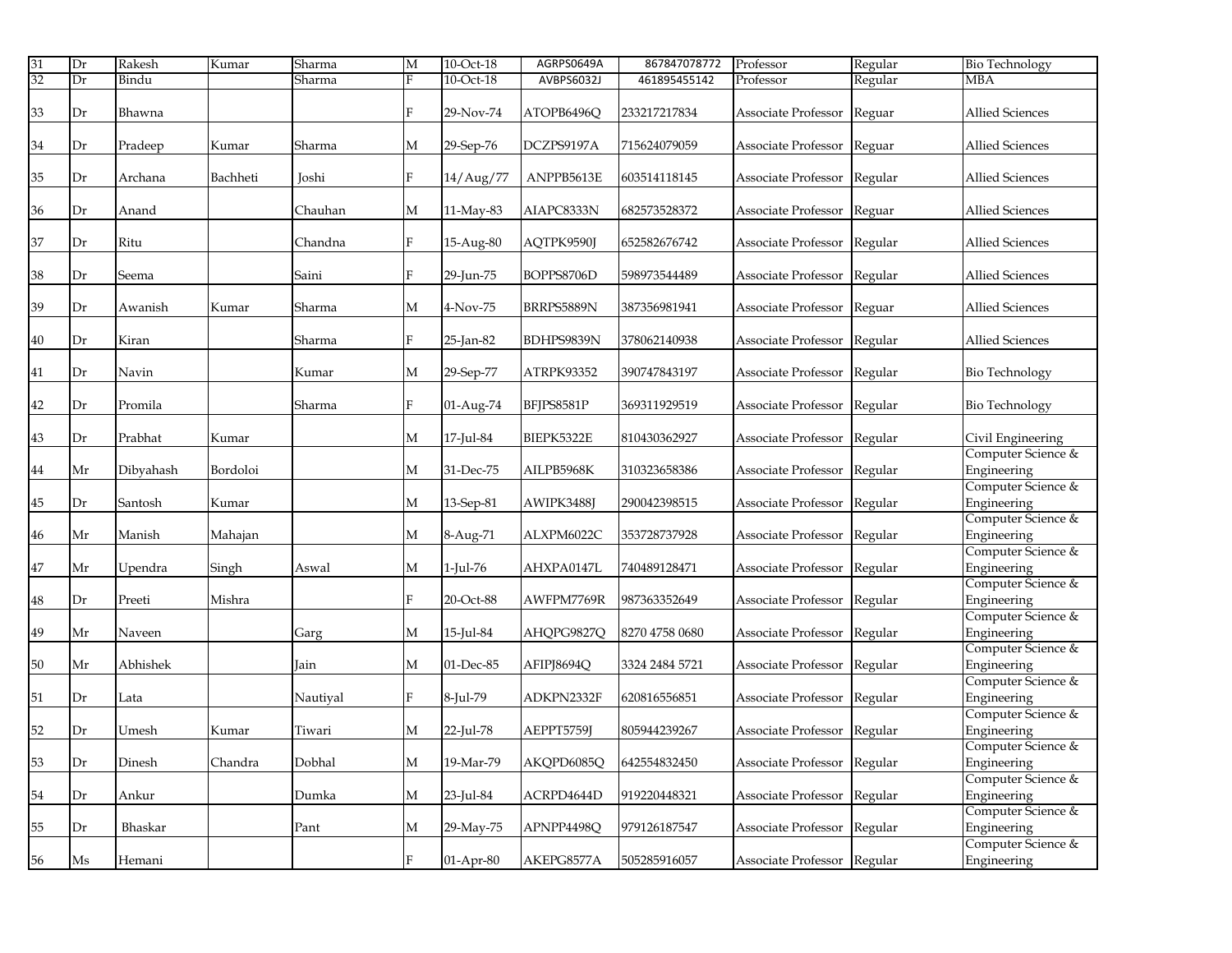|    |    |              |          |           |              |             |            |              |                             |         | Computer Science &            |
|----|----|--------------|----------|-----------|--------------|-------------|------------|--------------|-----------------------------|---------|-------------------------------|
| 57 | Mr | <b>Vikas</b> |          | Tripathi  | М            | 25-Nov-84   | AJOPT0017  | 347108462162 | Associate Professor         | Regular | Engineering                   |
|    |    |              |          |           |              |             |            |              |                             |         | Electrronics &                |
| 58 | Dr | Irfanul      | Hasan    |           | М            | 1-Mar-77    | ABSPH0309N | 937416490828 | Associate Professor         | Regular | Communication                 |
|    |    |              |          |           |              |             |            |              |                             |         | Electrronics &                |
| 59 | Mr | Bhaskar      | Nautiyal |           | М            | 30-Aug-72   | ADLPN9193K | 308506954928 | Associate Professor         | Regular | Communication                 |
|    |    |              |          |           |              |             |            |              |                             |         | Electrronics &                |
| 60 | Dr | Rishi        | Prakash  |           | М            | 09-Nov-81   | ASOPP3603L | 912503128608 | Associate Professor         | Regular | Communication                 |
|    |    |              |          |           |              |             |            |              |                             |         | Electrronics &                |
| 61 | Mr | Varji        |          | Panwar    | М            | 16/Jul/79   | BIIPP321ON | 363796046755 | Associate Professor         | Regular | Communication                 |
|    |    |              |          |           |              |             |            |              |                             |         | Electrronics &                |
| 62 | Dr | Anzar        | Ahmed    |           | М            | 1-Jul-74    | AHEPA6941P | 881672706416 | Associate Professor         | Regular | Communication                 |
|    |    |              |          |           |              |             |            |              |                             |         |                               |
| 63 | Mr | Pankaj       |          | Aswal     | М            | 27-Feb-78   | AIVPA1920A | 391831938170 | Associate Professor         | Regular | <b>Electrical Engineering</b> |
|    |    |              |          |           |              |             |            |              |                             |         | Mechanical                    |
| 64 | Mr | Amir         |          | Shaikh    | М            | 7-Jun-57    | ATAPS6041E | 315938665414 | Associate Professor         | Regular | Engineering                   |
|    |    |              |          |           |              |             |            |              |                             |         | Mechanical                    |
| 65 | Mr | Prem         |          | Singh     | М            | 1-Oct-53    | ABYPS1220M | 392186644719 | Associate Professor         | Regular | Engineering                   |
|    |    |              |          |           | М            |             |            |              |                             |         | Mechanical                    |
| 66 | Dr | Arindam      |          | Ghosal    |              | 1-Jan-71    | ALHPG4338D | 855101294379 | Associate Professor         | Regular | Engineering<br>Mechanical     |
| 67 | Dr | Maharshi     |          | Subhash   | М            | 25-Mar-83   | BQOPS2685C | 805625878023 | Associate Professor         | Regular |                               |
|    |    |              |          |           |              |             |            |              |                             |         | Engineering<br>Mechanical     |
| 68 | Dr | Rajesh       | Prasad   | Verma     | М            | 18-Dec-78   | AHJPV3698M | 356434610924 | Associate Professor         | Regular |                               |
|    |    |              |          |           |              |             |            |              |                             |         | Engineering<br>Mechanical     |
| 69 | Mr | Punit        |          | Gupta     | М            | 03-Jul-71   | AFZPG3430L | 210775418851 | Associate Professor         | Regular | Engineering                   |
|    |    |              |          |           |              |             |            |              |                             |         | Mechanical                    |
| 70 | Dr | Chandra      |          | Kishore   | М            | $2$ -Sep-78 | AWBPK5371R | 605081376096 | Associate Professor         | Regular | Engineering                   |
|    |    |              |          |           |              |             |            |              |                             |         |                               |
| 71 | Dr | А            | K        | Dubey     | М            | 1-Mar-84    | AYTPD5976B | 541524192237 | Associate Professor         | Regular | Petroleum Engineering         |
|    |    |              |          |           |              |             |            |              |                             |         |                               |
| 72 | Mr | Anand        |          | Sahu      | М            | 15-Mar-56   | BCGPS1750N | 661768873443 | Associate Professor         | Regular | Petroleum Engineering         |
|    |    |              |          |           |              |             |            |              |                             |         |                               |
| 73 | Dr | Rajesh       |          | Pokhrival | М            | 20-Dec-80   | AQYPP0162E | 205480136231 | Associate Professor         | Regular | <b>MCA</b>                    |
|    |    |              |          |           |              |             |            |              |                             |         |                               |
| 74 | Dr | Mukesh       |          | Kumar     | М            | 5-Jul-77    | AQBPK5735H | 534124340058 | Associate Professor         | Regular | <b>MCA</b>                    |
|    |    |              |          |           |              |             |            |              |                             |         |                               |
| 75 | Dr | Sanjeev      |          | Kumar     | М            | 05-Mar-80   | ANRPK9381Q | 824165097705 | Associate Professor         | Regular | <b>MBA</b>                    |
|    |    |              |          |           |              |             |            |              |                             |         |                               |
| 76 | Dr | Navneet      |          | Rawat     | М            | 31-Aug-79   | AIUPR7668D | 620005651725 | Associate Professor         | Regular | <b>MBA</b>                    |
|    |    |              |          |           |              |             |            |              |                             |         |                               |
| 77 | Dr | Narendra     | Singh    | Bohra     | М            | 7-Jul-81    | ALCPB8973A | 929706046650 | Associate Professor         | Regular | <b>MBA</b>                    |
|    |    |              |          |           |              |             |            |              |                             |         |                               |
| 78 | Dr | Abhishek     |          | Negi      | М            | 17-Feb-81   | AFPGN2663F | 472360694352 | Associate Professor         | Regular | <b>MBA</b>                    |
|    |    |              |          |           |              |             |            |              |                             |         |                               |
| 79 | Dr | Anamika      |          | Chetri    | $\mathbf{F}$ | 20-Sep-81   | APQPC0804D | 691632513228 | Associate Professor         | Regular | <b>MBA</b>                    |
|    |    |              |          |           |              |             |            |              |                             |         |                               |
| 80 | Dr | Vijay        |          | Kumar     | М            | 26-Aug-76   | AJAPG6508Q | 948839596853 | Associate Pforessor         | Regular | <b>Allied Sciences</b>        |
| 81 | Dr | Manu         |          | Pant      | М            |             | BOBPP0667J | 319783011185 | Associate Professor Regular |         | <b>Bio Technology</b>         |
|    |    |              |          |           |              | 11-Sep-85   |            |              |                             |         |                               |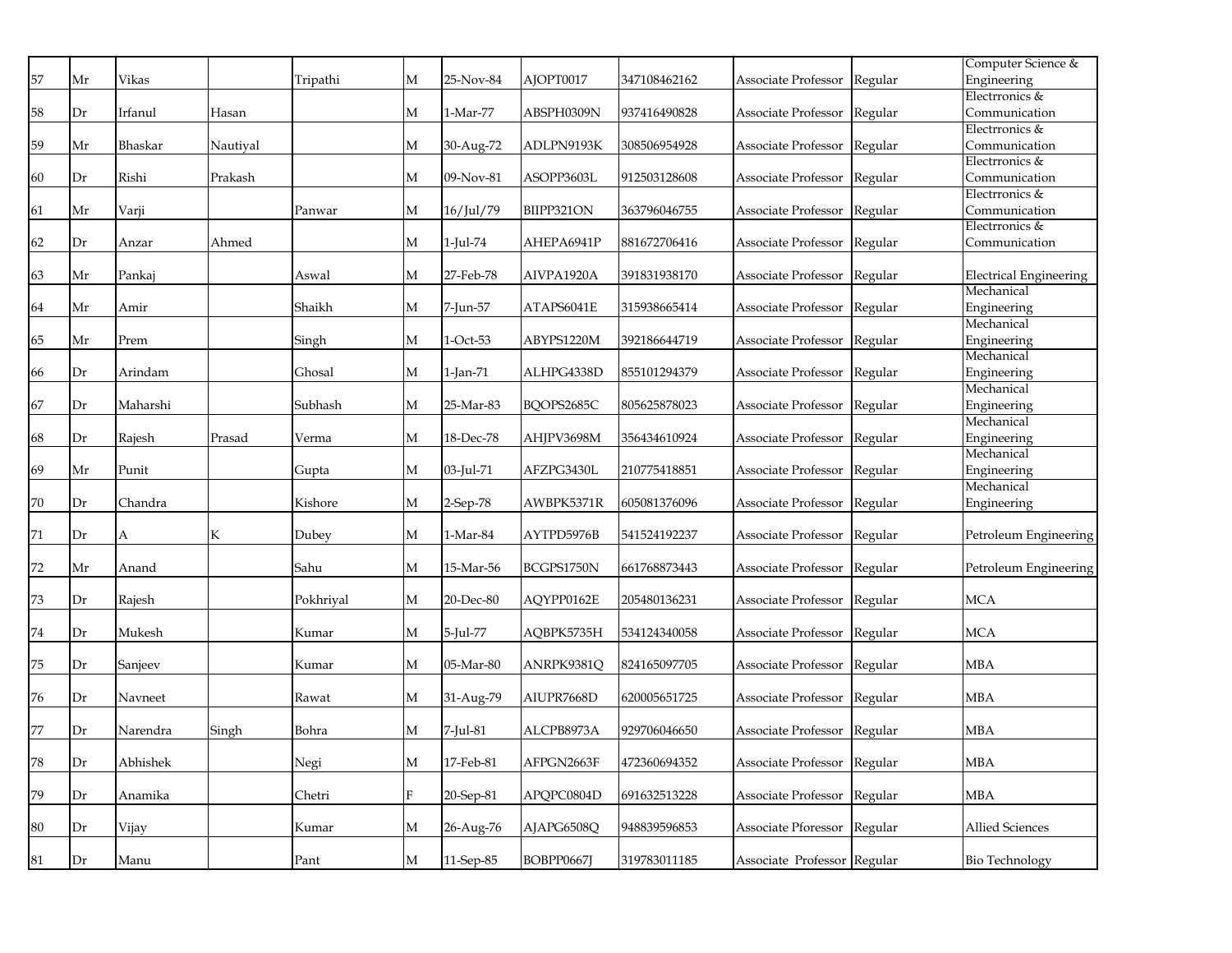| 82  | Dr        | Pankaj    |            | Gautam              | М            | 15-Jul-78    | AHHPG1312M  | 846430487086 | Associate Professor Regular |         | <b>Bio Technology</b>             |
|-----|-----------|-----------|------------|---------------------|--------------|--------------|-------------|--------------|-----------------------------|---------|-----------------------------------|
| 83  | Dr        | Neetu     |            | Sharma              | F            | 14-Nov-75    | ASNPS0599K  | 291111520643 | Asst Professor              | Regular | <b>Allied Sciences</b>            |
| 84  | Dr        | Abhilasha |            | Mishra              | $\mathbf{F}$ | $16-Aug-89$  | ATXPM2145A  | 969020637172 | Asst Professor              | Reguar  | <b>Allied Sciences</b>            |
| 85  | Dr        | Arunima   |            | Nayak               | $\mathbf{F}$ | 26-Apr-73    | ADLPN1454F  | 637190760199 | Asst Professor              | Regular | <b>Allied Sciences</b>            |
| 86  | Dr        | Shalini   |            | <b>Tha</b>          | F            | $5$ -Jul-80  | AYDPS4442D  | 345354311760 | Asst Professor              | Reguar  | <b>Allied Sciences</b>            |
| 87  | Dr        | Mohammad  |            | Tamsir              | M            | 10-Dec-79    | BBVPM7740N  | 364990553178 | Asst Professor              | Reguar  | <b>Allied Sciences</b>            |
| 88  | Dr        | Satyajeet |            | singh               | M            | 4-Jun-83     | DQUPS7722C  | 933977175257 | Asst Professor              | Regular | <b>Allied Sciences</b>            |
| 89  | $\rm{Ms}$ | Rupinder  |            | Kaur                | F            | 5-Jul-77     | BATPK5292E  | 886612658356 | Asst Professor              | Reguar  | <b>Allied Sciences</b>            |
| 90  | Dr        | Sunita    |            | Bhola               | F            | 2-May-71     | BNPPB6467B  | 693755786507 | Asst Professor              | Regular | <b>Allied Sciences</b>            |
| 91  | Dr        | Fateh     | Singh      | Gill                | M            | 11-May-78    | ASOPG4269K  | 497276504778 | Asst Professor              | Reguar  | <b>Allied Sciences</b>            |
| 92  | Ms        | Shweta    |            | <b>Bajaj</b>        | F            | $24-Nov-78$  | ALAPB7503L  | 822944758833 | Asst Professor              | Regular | <b>Allied Sciences</b>            |
| 93  | Mr        | Abhisekh  |            | $\overline{V}$ erma | M            | $18-May-76$  | AFJPV4167K  | 625665059072 | Asst Professor              | Regular | <b>Allied Sciences</b>            |
| 94  | Mr        | Abhinav   |            | Sharma              | М            | 30-May-88    | BAVTPS0043L | 471970096940 | Asst Professor              | Regular | <b>Allied Sciences</b>            |
| 95  | Dr        | Anju      |            | Rani                | $\mathbf{F}$ | $05$ -Jan-83 | AUFPR4898G  | 628359884594 | Asst Professor              | Regular | <b>Bio Technology</b>             |
| 96  | Dr        | Kumud     |            | Pant                | $\mathbf{F}$ | 27-Jun-77    | BVXPP9278G  | 951579894398 | Asst Professor              | Regular | <b>Bio Technology</b>             |
| 97  | $\rm{Ms}$ | Ankita    |            | Lal                 | $\mathbf{F}$ | 15-Feb-88    | AHYPL4950D  | 223962504694 | Asst Professor              | Regular | <b>Bio Technology</b>             |
| 98  | Dr        | Manoj     | Kumar      | Pal                 | М            | $16-Apr-82$  | ARXPP2539D  | 229981432357 | Asst Professor              | Regular | <b>Bio Technology</b>             |
| 99  | Dr        | Ivan      |            | Wilson              | М            | 28-09-1986   | ACYPW6429R  | 701303832242 | Asst Professor              | Regular | <b>Bio Technology</b>             |
| 100 | Ms        | Vishali   |            | Chaudhry            | F            | $08$ -Jan-94 | AXIPC9033A  | 348344976197 | Asst Professor              | Regular | <b>Bio Technology</b>             |
| 101 | Mr        | Nitin     | Mishra     |                     | М            | 05-Nov-79    | BCRPM8023R  | 628892550468 | Asst Professor              | Regular | Civil Engineering                 |
| 102 | Mr        | Amit      | Kumar      | Sharma              | M            | 06-Sep-81    | DTTP51701M  | 703823329137 | Asst Professor              | Regular | Civil Engineering                 |
| 103 | Ms        | Shivani   | Singh      | Dhriyan             | F            | 15-Oct-90    | BHYPD6471J  | 820326433308 | Asst Professor              | Regular | Civil Engineering                 |
| 104 | Ms        | Sakshi    |            |                     | F            | 30-Sep-87    | BFTPG5661J  | 877251143050 | <b>Asst Professor</b>       | Regular | Civil Engineering                 |
| 105 | Mr        | D         | Janaki     | Gupta<br>Rama Raju  | М            | 25-Feb-70    | AHKPJ0012C  | 851793756525 | Asst Professor              | Regular | Civil Engineering                 |
| 106 | Mr        | Shashank  | Kothari    |                     | М            | 23-Jun-92    | FFEPK9453P  | 787042464366 | Asst Professor              | Regular | Civil Engineering                 |
| 107 | Mr        | Deepak    | Kumar      | Singh               | $\mathbf{M}$ | 15-Mar-89    | CIHPS4887G  | 805646705905 | Asst Professor              | Regular | Civil Engineering                 |
| 108 | Mr        | Ashish    | Kumar      | Chaudhary           | М            | 12-Feb-92    | AXGPC467C   | 817346227021 | Asst Professor              | Regular | Civil Engineering                 |
| 109 | Ms        | Ritiksha  |            | Danu                | F            | 19-Mar-91    | BNPPD3313Q  | 606575260877 | Asst Professor              | Regular | Civil Engineering                 |
|     |           |           |            |                     |              |              |             |              |                             |         | Computer Science &                |
| 110 | Mr        | Narayan   | Chaturvedi |                     | М            | 15-Jul-84    | AICPC7804N  | 660089826216 | Asst Professor              | Regular | Engineering                       |
|     |           |           |            |                     |              |              |             |              |                             |         | Computer Science &                |
| 111 | Mr        | Ashish    | Garg       |                     | М            | 27-Aug-91    | AVYPG7173J  | 626970554793 | Asst Professor              | Regular | Engineering                       |
|     |           |           |            |                     |              |              |             |              |                             |         | Computer Science &                |
| 112 |           | Shuchi    |            | Bhadula             | F            | 22-Mar-86    |             | 200925896098 | Asst Professor              |         |                                   |
|     | Ms        |           | Juval      |                     |              |              | AKIPJ1672R  |              |                             | Regular | Engineering<br>Computer Science & |
|     | Mr        |           |            |                     | М            | 25-Apr-91    | HORPS1577A  | 945269173009 | Asst Professor              |         | Engineering                       |
| 113 |           | Prabhjot  |            | Singh               |              |              |             |              |                             | Regular | Computer Science &                |
| 114 | Mr        | Hemant    |            | Pokhariya           | М            | 28-Feb-86    | BIIPP2291P  | 510325032748 | Asst Professor              |         | Engineering                       |
|     |           |           | Singh      |                     |              |              |             |              |                             | Regular | Computer Science &                |
|     |           | Priya     |            |                     | F            | 21-May-80    | ANUPN4133H  | 392592297995 | Asst Professor              |         | Engineering                       |
| 115 | Ms        |           |            | Matta               |              |              |             |              |                             | Regular |                                   |
|     |           |           |            |                     |              |              | AOAPP4531K  | 520526222262 |                             |         | Computer Science &                |
| 116 | Mr        | Kamlesh   | Chandra    | Purohit             | М            | 20-Dec-80    |             |              | Asst Professor              | Regular | Engineering                       |
|     |           |           |            |                     |              |              |             |              |                             |         | Computer Science &                |
| 117 | Mr        | Jai       | Shankar    | Bhatt               | $\mathbf M$  | 5-Aug-75     | ANTPB2280R  | 694989908110 | Asst Professor              | Regular | Engineering                       |
|     |           |           |            |                     |              |              |             |              |                             |         | Computer Science &                |
| 118 | Mr        | Ramesh    | Singh      | Rawat               | M            | 29-Aug-76    | AWHTR2421D  | 406819952706 | Asst Professor              | Regular | Engineering                       |
|     |           |           |            |                     |              |              |             |              |                             |         | Computer Science &                |
| 119 | Ms        | Vandana   |            | Rawat               | F            | 24-May-87    | AIWPI5560A  | 608032588273 | Asst Professor              | Regular | Engineering                       |
|     |           |           |            |                     |              |              |             |              |                             |         | Computer Science &                |
| 120 | Mr        | Ankur     |            | Chaudhary           | $\mathbf M$  | 21-Jul-83    | AHCPC5643E  | 566920449964 | Asst Professor              | Regular | Engineering                       |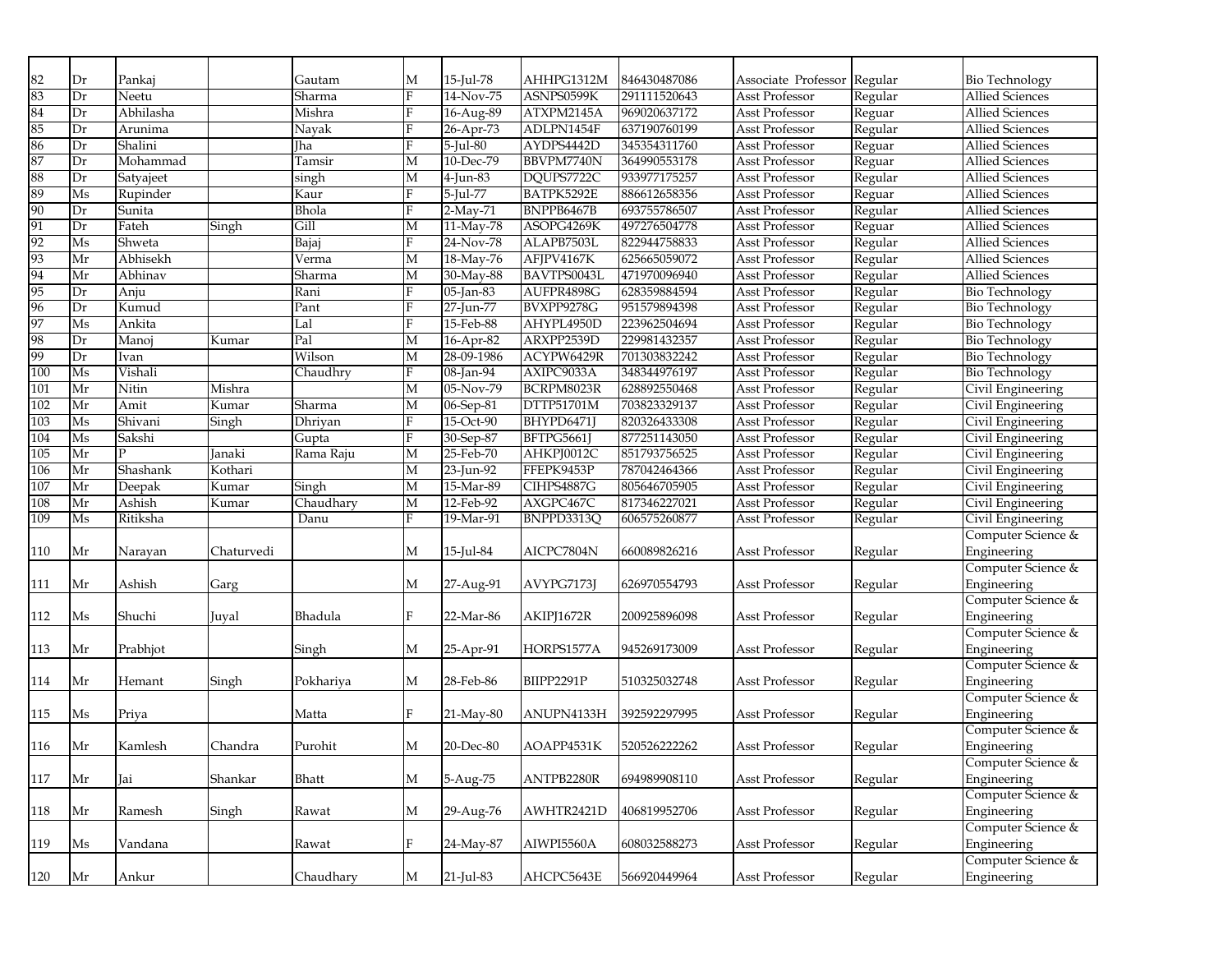|     |    |          |              |           |              |           |            |                |                |         | Computer Science &                |
|-----|----|----------|--------------|-----------|--------------|-----------|------------|----------------|----------------|---------|-----------------------------------|
| 121 | Ms | Swati    |              | Devlival  | F            | 02-Sep-88 | CIUPS3315L | 9758 7922 4481 | Asst Professor | Regular | Engineering                       |
|     |    |          |              |           |              |           |            |                |                |         | Computer Science &                |
| 122 | Mr | B        | $\mathbf{P}$ | Dubev     | М            | 01-Jul-82 | AJMPD0118M | 4371 0919 9947 | Asst Professor | Regular | Engineering                       |
|     |    |          |              |           |              |           |            |                |                |         | Computer Science &                |
| 123 | Mr | Zafar    |              | Sarif     | M            | 02-Mar-90 | FRYPS7041P | 8576 5018 1843 | Asst Professor | Regular | Engineering                       |
|     |    |          |              |           |              |           |            |                |                |         | Computer Science &                |
| 124 | Mr | Vivek    |              | Dimri     | M            | 21-Aug-85 | APGPD9535E | 475901341510   | Asst Professor | Regular | Engineering                       |
|     |    |          |              |           |              |           |            |                |                |         | Computer Science &                |
| 125 | Mr | Amit     |              | Juval     | M            | 01-Jan-85 | AQIPJ2579B | 383768086290   | Asst Professor | Regular | Engineering                       |
|     |    |          |              |           |              |           |            |                |                |         | Computer Science &                |
| 126 | Mr | Akhilesh |              | Dwivedi   | M            | 10-Jan-86 | ALKPD0845M | 784926548290   | Asst Professor | Regular | Engineering                       |
|     |    |          |              |           |              |           |            |                |                |         | Computer Science &                |
| 127 | Mr | Deepak   |              | Unival    | M            | 03-Dec-90 | ACMPU3154H | 350017487724   | Asst Professor | Regular | Engineering                       |
|     |    |          |              |           |              |           |            |                |                |         | Computer Science &                |
| 128 | Ms | Akansha  |              | Kapurwan  | F            | 07-Aug-91 | CPGPK9808F | 631968828617   | Asst Professor | Regular | Engineering                       |
|     |    |          |              |           |              |           |            |                |                |         | Computer Science &                |
| 129 | Mr | Aditya   |              | Joshi     | M            | 25-Aug-85 | AOXPJ7307J | 893510985140   | Asst Professor | Regular | Engineering                       |
|     |    |          |              |           |              |           |            |                |                |         | Computer Science &                |
| 130 | Mr | Priyank  |              | Panday    | M            | 27-Dec-89 | BORPP9656K | 613902773202   | Asst Professor | Regular | Engineering                       |
|     |    |          |              |           |              |           |            |                |                |         | Computer Science &                |
| 131 | Mr | Deepak   |              | Semwal    | M            | 16-Sep-86 | EZRPS3913J | 389192460578   | Asst Professor | Regular | Engineering<br>Computer Science & |
|     |    |          |              |           | F            |           |            |                |                |         |                                   |
| 132 | Dr | Preeti   |              |           |              | 11-Oct-87 | BMSPP3999L | 955554907657   | Asst Professor | Regular | Engineering<br>Computer Science & |
| 133 | Mr | Akshay   |              | Rajput    | M            | 17-Nov-92 | AZNPR2219J | 971800478645   | Asst Professor | Regular | Engineering                       |
|     |    |          |              |           |              |           |            |                |                |         | Computer Science &                |
| 134 | Ms | Akansha  |              | Gupta     | $\mathbf{F}$ | 14-Oct-82 | AMCPG4041M | 441029463985   | Asst Professor | Regular | Engineering                       |
|     |    |          |              |           |              |           |            |                |                |         | Computer Science &                |
| 135 | Mr | Pivush   |              | Bagla     | M            | 13-Aug-90 | BNRPB1635F | 7914 7124 2169 | Asst Professor | Regular | Engineering                       |
|     |    |          |              |           |              |           |            |                |                |         | Computer Science &                |
| 136 | Ms | Silky    |              | Goyal     | F            | 25-Jan-93 | BMIPG4089G | 4218 9944 8060 | Asst Professor | Regular | Engineering                       |
|     |    |          |              |           |              |           |            |                |                |         | Computer Science &                |
| 137 | Mr | Somil    | Kumar        | Gupta     | M            | 24-Aug-88 | ARLPG4039M | 763384713171   | Asst Professor | Regular | Engineering                       |
|     |    |          |              |           |              |           |            |                |                |         | Computer Science &                |
| 138 | Mr | Ashwini  | Kumar        | Singh     | M            | 01-Dec-85 | BGOPS3887G | 752366294806   | Asst Professor | Regular | Engineering                       |
|     |    |          |              |           |              |           |            |                |                |         | Computer Science &                |
| 139 | Mr | Deepak   | Singh        | Rana      | M            | 04-Feb-85 | AUEPR9393R | 7640 9431 6439 | Asst Professor | Regular | Engineering                       |
|     |    |          |              |           |              |           |            |                |                |         | Computer Science &                |
| 140 | Mr | Himanshu | Rai          | Goval     | M            | 05-Jan-84 | AKNPG0470B | 708892366390   | Asst Professor | Regular | Engineering                       |
|     |    |          |              |           |              |           |            |                |                |         | Computer Science &                |
| 141 | Mr | Kireet   |              | Joshi     | M            | 29-Nov-86 | AMNPJ3722F | 743920569765   | Asst Professor | Regular | Engineering                       |
|     |    |          |              |           |              |           |            |                |                |         | Computer Science &                |
| 142 | Mr | Komal    |              | Singh     | F            | 27-Apr-92 | FDSPS3761L | 539002262327   | Asst Professor | Regular | Engineering                       |
|     |    |          |              |           |              |           |            |                |                |         | Computer Science &                |
| 143 | Mr | Mahesh   |              | Manchanda | M            | 20-May-74 | ADFPM9760K | 2857 9136 7161 | Asst Professor | Regular | Engineering                       |
|     |    |          |              |           |              |           |            |                |                |         | Computer Science &                |
| 144 | Mr | Monaj    | Kumar        | Singh     | M            | 05-Dec-84 | CJGPS4779H | 7199 0284 1743 | Asst Professor | Regular | Engineering                       |
|     |    |          |              |           |              |           |            |                |                |         | Computer Science &                |
| 145 | Mr | Parul    |              | Madan     | F            | 11-Jan-86 | ARUPM2828B | 230111719494   | Asst Professor | Regular | Engineering                       |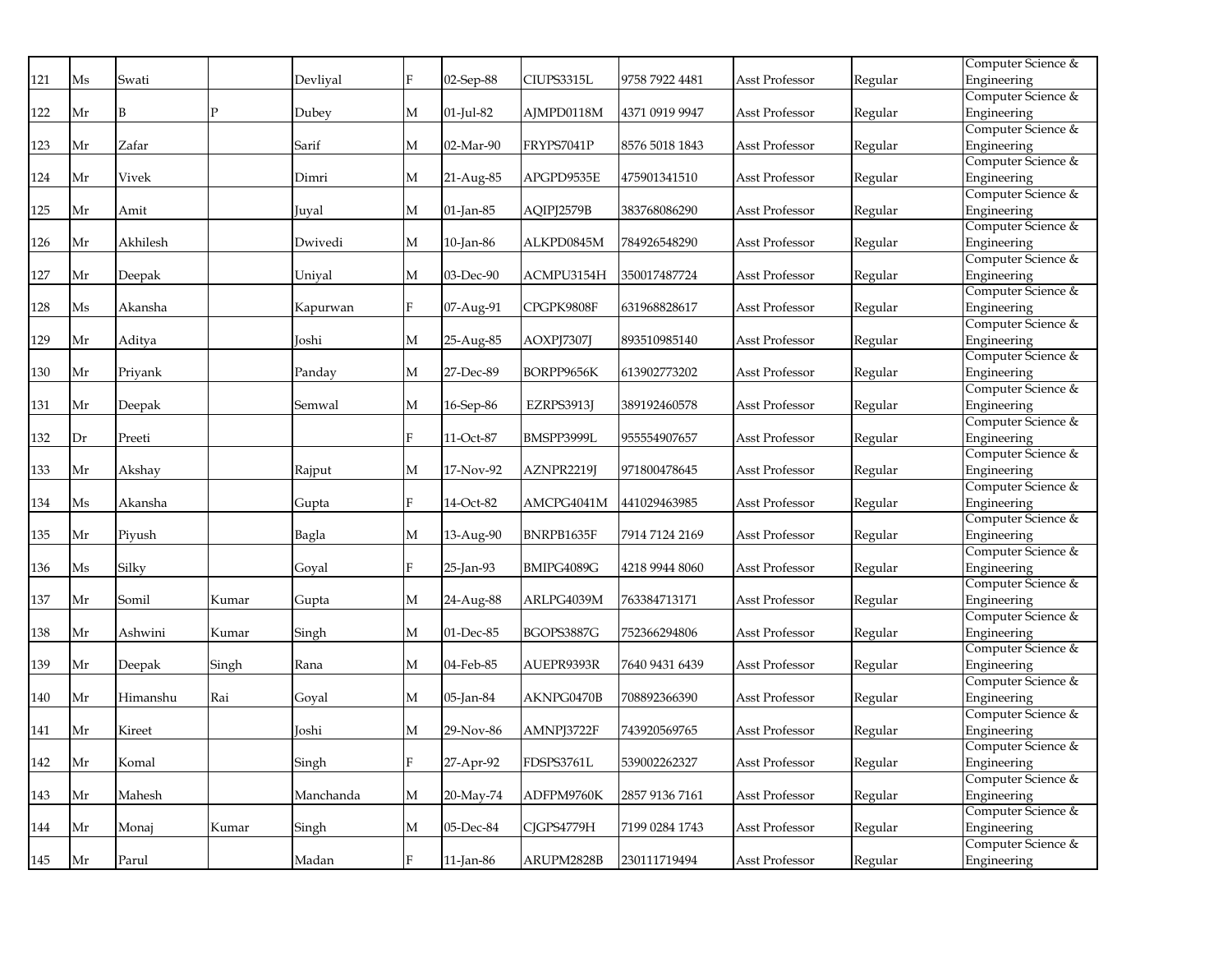|     |    |              |           |           |                |              |                   |                |                |         | Computer Science &                |
|-----|----|--------------|-----------|-----------|----------------|--------------|-------------------|----------------|----------------|---------|-----------------------------------|
| 146 | Mr | Piyush       |           | Agrawal   | М              | 22-Dec-92    | BNDPA7542J        | 333520345148   | Asst Professor | Regular | Engineering                       |
|     |    |              |           |           |                | $056$ Nov    |                   |                |                |         | Computer Science &                |
| 147 | Mr | Prurushottam |           | Das       | M              | 1989         | BKCPD2399L        | 401918126219   | Asst Professor | Regular | Engineering                       |
|     |    |              |           |           |                |              |                   |                |                |         | Computer Science &                |
| 148 | Ms | Ruchira      |           | Rawat     | F              | 23-Mar-83    | AKGPR0564G        | 206238559532   | Asst Professor | Regular | Engineering                       |
|     |    |              |           |           |                |              |                   |                |                |         | Computer Science &                |
| 149 | Dr | Sachin       |           | Sharma    | M              | 10-Aug-88    | BPOPS5997A        | 422783850841   | Asst Professor | Regular | Engineering                       |
|     |    |              |           |           |                |              |                   |                |                |         | Computer Science &                |
| 150 | Mr | Sanjeev      |           | Kukreti   | M              | 19-Nov-76    | BIAPK8147B        | 366188034429   | Asst Professor | Regular | Engineering                       |
|     |    |              |           |           |                |              |                   |                |                |         | Computer Science &                |
| 151 | Mr | Sanjiv       |           | Kumar     | M              | 1-Jul-77     | AWIPK3245R        | 774729254083   | Asst Professor | Regular | Engineering                       |
|     |    |              |           |           |                |              |                   |                |                |         | Computer Science &                |
| 152 | Mr | Saurabh      | Kumar     | Mishra    | M              | 3-Jan-91     | BHWPM5371E        | 248544763451   | Asst Professor | Regular | Engineering                       |
|     |    |              |           |           |                |              |                   |                |                |         | Computer Science &                |
| 153 | Mr | Shashi       | Kumar     | Sharma    | M              | 04-Nov-85    | CUKPS8120F        | 5873 7275 4449 | Asst Professor | Regular | Engineering                       |
|     |    |              |           |           |                |              |                   |                |                |         | Computer Science &                |
| 154 | Mr | Shiv         | Ashish    | Dhondiyal | M              | 20-Dec-90    | BKPPD5024H        | 717253328960   | Asst Professor | Regular | Engineering                       |
|     |    |              |           |           |                |              |                   |                |                |         | Computer Science &                |
| 155 | Mr | Shivam       |           | Verma     | М              | 15-Mar-95    | BIYPV7244N        | 622951587151   | Asst Professor | Regular | Engineering                       |
| 156 | Mr | Sourabh      |           | Jain      | М              | 21-Apr-85    | AHMPJ1719R        | 907366142765   | Asst Professor | Regular | Computer Science &<br>Engineering |
|     |    |              |           |           |                |              |                   |                |                |         | Computer Science &                |
| 157 | Mr | Vijay        |           | Singh     | М              | 02-Oct-82    | BFCPS7627K        | 228076830267   | Asst Professor | Regular | Engineering                       |
|     |    |              |           |           |                |              |                   |                |                |         | Computer Science &                |
| 158 | Mr | Vikash       |           | Rathi     | М              | 01-Oct-82    | APTPR1684P        | 748663904189   | Asst Professor | Regular | Engineering                       |
|     |    |              |           |           |                |              |                   |                |                |         | Computer Science &                |
| 159 | Mr | Hemant       |           | Singh     | М              | 01-Jun-88    | EYJPS1045G        | 365546538883   | Asst Professor | Regular | Engineering                       |
|     |    |              |           |           |                |              |                   |                |                |         | Computer Science &                |
| 160 | Mr | Manish       |           | Sharma    | М              | 1-May-78     | BHFPS8077Q        | 571094198706   | Asst Professor | Regular | Engineering                       |
|     |    |              |           |           |                |              |                   |                |                |         | Computer Science &                |
| 161 | Mr | Noor         |           | Mohd      | М              | 3-Feb-82     | APIPM1359R        | 628673716746   | Asst Professor | Regular | Engineering                       |
|     |    |              |           |           |                |              |                   |                |                |         | Electrronics &                    |
| 162 | Mr | Puneet       |           | Manocha   | М              | 24-Nov-74    | AKVPM6262B        | 291300850399   | Asst Professor | Regular | Communication                     |
|     |    |              |           |           |                |              |                   |                |                |         | Electrronics &                    |
| 163 | Dr | Anurag       | Vidyarthy |           | M              | 06-Jul-83    | AJJPV1611N        | 765064671549   | Asst Professor | Regular | Communication                     |
|     |    |              |           |           |                |              |                   |                |                |         | Electrronics &                    |
| 164 | Ms | Sribidhva    | Mohantv   |           | $\overline{F}$ | 24-Jan-84    | AQYPN2676A        | 935311167824   | Asst Professor | Regular | Communication                     |
|     |    |              |           |           |                |              |                   |                |                |         | Electrronics &                    |
| 165 | Ms | Gitanjali    | chandwani | Manocha   | F              | 16-Jan-82    | APMPM8473I        | 616556658769   | Asst Professor | Regular | Communication                     |
|     |    |              |           |           |                |              |                   |                |                |         | Electrronics &                    |
| 166 | Mr | Kaushal      | Kumar     |           | М              | 6-Aug-87     | CCNPK9304E        | 248370437475   | Asst Professor | Regular | Communication                     |
|     |    |              |           |           |                |              |                   |                |                |         | Electrronics &                    |
| 167 | Dr | Chandani     | Sharma    |           | M              | 19-Nov-83    | CGQPS6968H        | 899171380623   | Asst Professor | Regular | Communication                     |
|     |    |              |           |           |                |              |                   |                |                |         | Electrronics &                    |
| 168 | Mr | Upendra      | Mohan     | Bhatt     | M              | 15/8/1984    | AMUPB6958N        | 801382289570   | Asst Professor | Regular | Communication                     |
| 169 | Mr |              |           | Saini     | M              |              | <b>BVCP56557A</b> | 260933188196   |                |         |                                   |
|     |    | Parvesh      |           |           |                | $16$ -Jun-82 |                   |                | Asst Professor | Regular | Electrical Engineering            |
| 170 | Mr | Ashutosh     |           | Bhatt     | M              | 09-Jul-87    | AYRPB8821D        | 726566720718   | Asst Professor | Regular | Electrical Engineering            |
|     |    |              |           |           |                |              |                   |                |                |         |                                   |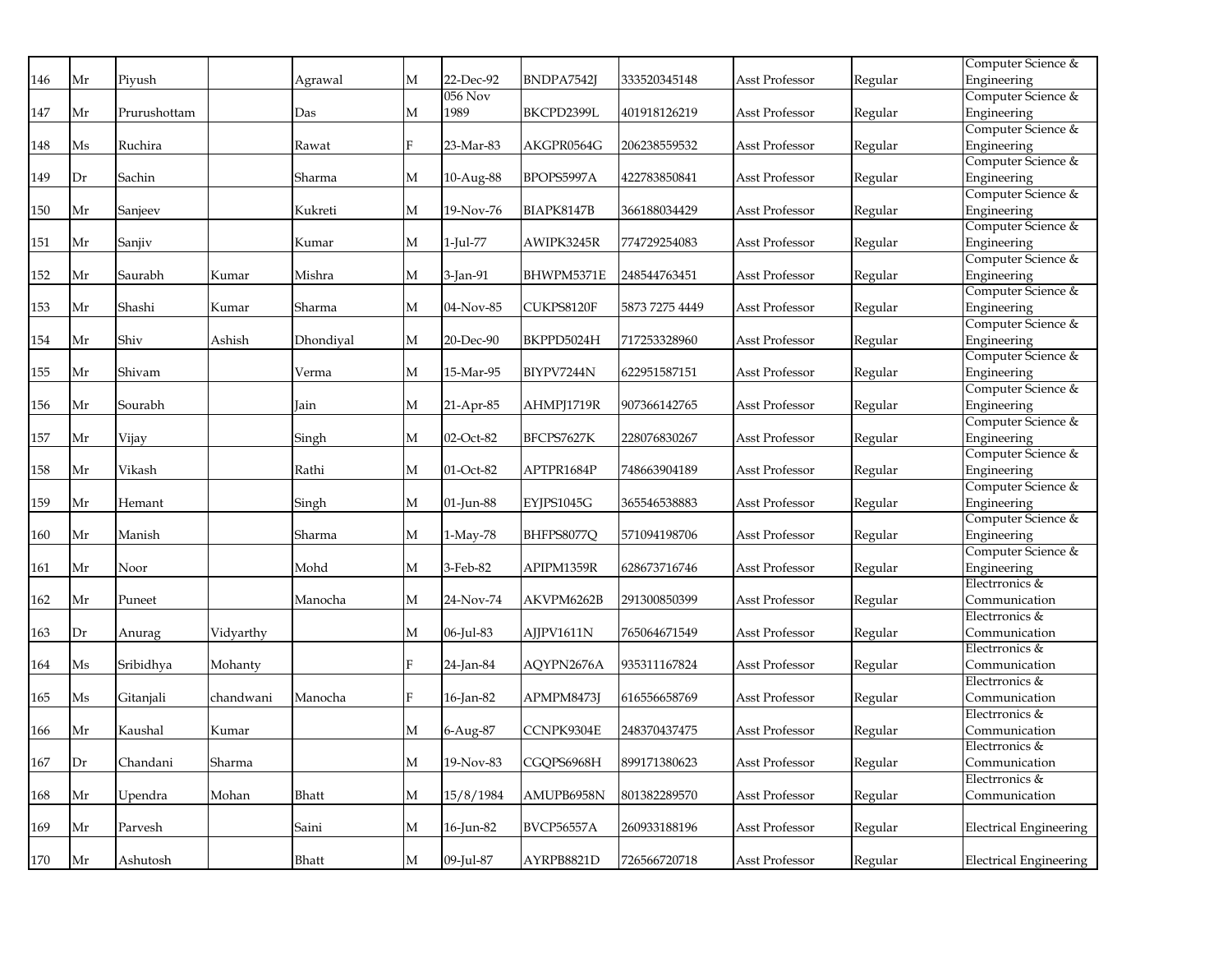| 171 | Mr  | Nitin     |        | Sundriyal    | M            | 1-Jul-86        | BBQPS7143L | 514545968679 | Asst Professor        | Regular | <b>Electrical Engineering</b> |
|-----|-----|-----------|--------|--------------|--------------|-----------------|------------|--------------|-----------------------|---------|-------------------------------|
| 172 | Mr  | Mayank    |        | Chaturvedi   | M            | 25-May-87       | AKDPC5084D | 900212832914 | Asst Professor        | Regular | <b>Electrical Engineering</b> |
| 173 | Mr  | Ashutosh  |        | Dixit        | M            | 31-Mar-91       | BKQPD4708K | 964067145449 | Asst Professor        | Regular | <b>Electrical Engineering</b> |
| 174 | Ms  | Sakshi    |        | Gupta        | F            | 13-Feb-85       | AAXPU3943P | 706025795379 | Asst Professor        | Regular | <b>Electrical Engineering</b> |
| 175 | Ms  | Niharika  |        | Varshnev     | F            | 23-May-90       | ATDPV1694H | 377660785773 | <b>Asst Professor</b> | Regular | <b>Electrical Engineering</b> |
| 176 | Dr  | Koteswar  | Rao    | Jerripothula | M            | 19-Jan-91       | AUKPJ2383D | 613393045881 | <b>Asst Professor</b> | Regular | <b>Electrical Engineering</b> |
| 177 | Mr  | Pareshwar | Prasad | Barmola      | M            | 19-May-76       | AUABB3878L | 949011706435 | Asst Professor        | Regular | Information<br>Technololgy    |
| 178 | Mr  | Bhupender | Kumar  | Rautela      | M            | 3-Sep-80        | CRVPS4297P | 949859570980 | <b>Asst Professor</b> | Regular | Information<br>Technololgy    |
| 179 | Mr  | Deepti    |        | Negi         | F            | $10$ -May- $84$ | AGZPN8685R | 748703745599 | Asst Professor        | Regular | Information<br>Technololgy    |
| 180 | Mr  | Magan     | Prasad | Khali        | М            | 12-Feb-78       | BGQPP3542P | 940795963306 | Asst Professor        | Regular | Information<br>Technololgy    |
| 181 | Mr  | Ashish    | Kumar  | Pal          | М            | 17-Aug-82       | APQPP8290L | 633491719458 | Asst Professor        | Regular | Information<br>Technololgy    |
| 182 | Mr  | Ashish    | Kumar  | Sharma       | M            | 04-Feb-90       | DZWPS2093M | 564166702409 | Asst Professor        | Regular | Information<br>Technololgy    |
| 183 | Ms  | Geetika   |        | Sharma       | $\rm F$      | 28-Jul-83       | BONPS7661M | 402457304599 | Asst Professor        | Regular | Information<br>Technololgy    |
| 184 | Mr  | Harendra  | Singh  | Negi         | М            | 10-Oct-88       | AIAPN1987H | 899618412120 | Asst Professor        | Regular | Information<br>Technololgy    |
| 185 | Mrs | Neelam    |        | Singh        | $\rm F$      | 01-Apr-78       | OMGPS7244D | 716064320408 | Asst Professor        | Regular | Information<br>Technololgy    |
| 186 | Mrs | Varsha    |        | Mittal       | $\mathbf{F}$ | 14-Oct-77       | ARLPM6966B | 636690796706 | Asst Professor        | Regular | Information<br>Technololgy    |
| 187 | Mr  | Kapil     | Kumar  | Sharma       | М            | 18-May-84       | CMVPS6997K | 673976991121 | <b>Asst Professor</b> | Regular | Mechanical<br>Engineering     |
| 188 | Mr  | Jivesh    |        | Dixit        | М            | 02-Oct-88       | AWNPD2743G | 743864785999 | Asst Professor        | Regular | Mechanical<br>Engineering     |
| 189 | Mr  | Ravi      |        | Kanojia      | М            | 7-Aug-83        | BJLPK5573M | 480028766987 | Asst Professor        | Regular | Mechanical<br>Engineering     |
| 190 | Mr  | Vipul     |        | Paliwal      | M            | 23-Mar-86       | BHCPP1773R | 613557105358 | <b>Asst Professor</b> | Regular | Mechanical<br>Engineering     |
| 191 | Mr  | Ravi      |        | Verma        | М            | 14-Aug-87       | AIQPV3342J | 267380719716 | Asst Professor        | Regular | Mechanical<br>Engineering     |
| 192 | Mr  | Nitin     | Kumar  | KC           | M            | 22-Jan-87       | CITPK6089F | 330333196702 | <b>Asst Professor</b> | Regular | Mechanical<br>Engineering     |
| 193 | Mr  | Paritosh  |        | Mishra       | M            | 15-Jan-89       | BXWPM6176P | 314616249050 | <b>Asst Professor</b> | Regular | Mechanical<br>Engineering     |
| 194 | Mr  | Manoj     |        | Gwalwanshi   | M            | 12-Oct-85       | BKWPG7164E | 471042442008 | Asst Professor        | Regular | Mechanical<br>Engineering     |
| 195 | Mr  | Raj       |        | Kamal        | M            | 3-Mar-90        | AGRPJ5466G | 659363283771 | <b>Asst Professor</b> | Regular | Mechanical<br>Engineering     |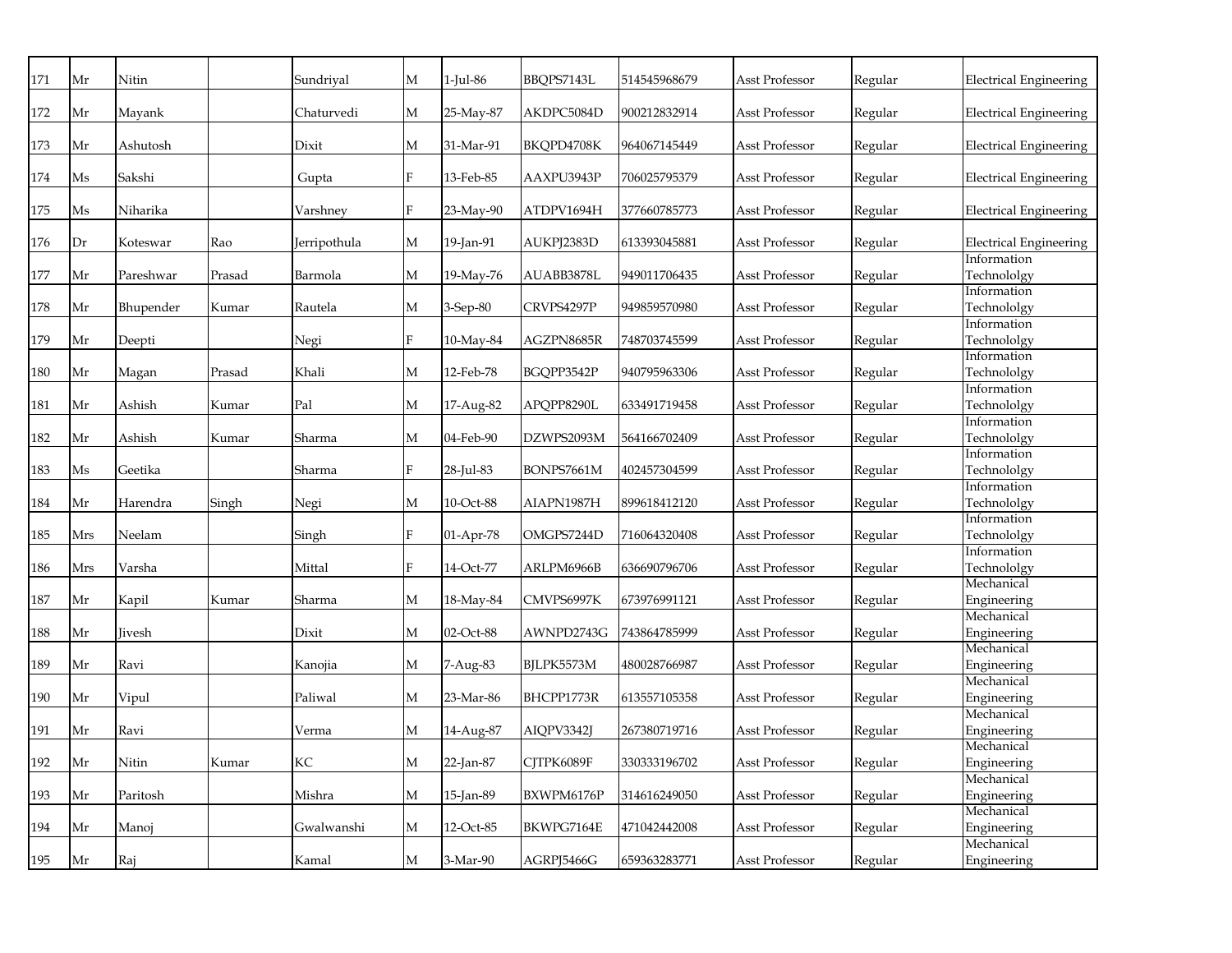|            |          |                              |         |                   |              |                        |                          |                                |                                         |                    | Mechanical               |
|------------|----------|------------------------------|---------|-------------------|--------------|------------------------|--------------------------|--------------------------------|-----------------------------------------|--------------------|--------------------------|
| 196        | Mr       | Prateek                      |         | Negi              | М            | 28-Oct-90              | ATDPN2209G               | 247219879014                   | Asst Professor                          | Regular            | Engineering              |
|            |          |                              |         |                   |              |                        |                          |                                |                                         |                    | Mechanical               |
| 197        | Mr       | Ashish                       |         | Bisht             | М            | 25-Aug-89              | ATDPB9041J               | 715039085388                   | Asst Professor                          | Regular            | Engineering              |
|            |          |                              |         |                   |              |                        |                          |                                |                                         |                    | Mechanical               |
| 198        | Mr       | Gagan                        |         | Bansal            | М            | 02-Sep-91              | BKCPB9486J               | 860913650071                   | Asst Professor                          | Regular            | Engineering              |
|            |          |                              |         |                   |              |                        |                          |                                |                                         |                    | Mechanical               |
| 199        | Ms       | Yatika                       |         | Gori              | $F_{\rm}$    | 26-Sep-91              | BEVPG8585A               | 794509549335                   | Asst Professor                          | Regular            | Engineering              |
|            |          |                              |         |                   |              |                        |                          |                                |                                         |                    | Mechanical               |
| 200        | Mr       | Neeraj                       |         | Sengar            | M            | 05-Dec-87              | COIPS9043D               | 355047435192                   | Asst Professor                          | Regular            | Engineering              |
|            |          |                              |         |                   |              |                        |                          |                                |                                         |                    | Mechanical               |
| 201        | Mr       | Alok                         |         | Sharma            | М            | 10-May-79              | BUOPS1700A               | 507495330738                   | Asst Professor                          | Regular            | Engineering              |
|            |          |                              |         |                   |              |                        |                          |                                |                                         |                    | Mechanical               |
| 202        | Mr       | Anuj                         |         | Raturi            | М            | 19-Oct-88              | AZGPR7661B               | 334077932951                   | Asst Professor                          | Regular            | Engineering              |
|            |          |                              |         |                   |              |                        |                          |                                |                                         |                    | Mechanical               |
| 203        | Mr       | Ritvik                       |         | Dobriyal          | М            | $14$ Jun- $86\,$       | ANVPD5557F               | 856061949731                   | Asst Professor                          | Regular            | Engineering              |
|            |          |                              |         |                   |              |                        |                          |                                |                                         |                    |                          |
| 204        | Ms       | Rita                         |         | Yadav             | $\mathbf{F}$ | 01-Jan-83              | ADVPY5081B               | 773354474933                   | Asst Professor                          | Regular            | Petroleum Engineering    |
|            |          |                              |         |                   |              |                        |                          |                                |                                         |                    |                          |
| 205        | Mr       | Manish                       | Kumar   | Srivastava        | M            | 18/Aug/81              | BIUPS7014K               | 724764045706                   | Asst Professor                          | Regular            | Petroleum Engineering    |
|            |          |                              |         |                   |              |                        |                          |                                |                                         |                    |                          |
| 206        | Mr       | Anil                         | Bhagwan | Munde             | М            | 19-May-87              | BOIPM4328G               | 358862855206                   | Asst Professor                          | Regular            | Petroleum Engineering    |
|            |          |                              |         |                   |              |                        |                          |                                |                                         |                    |                          |
| 207        | Mr       | Ajay                         |         | Kumar             | M            | 8-Aug-84               | BJQPK4006E               | 540274730891                   | Asst Professor                          | Regular            | Petroleum Engineering    |
| 208        | Mr       | Shashank                     |         | Pathak            | M            | 11-Dec-92              | CLZPP5950J               | 408383012129                   | <b>Asst Professor</b>                   | Regular            | <b>MCA</b>               |
| 209        | Dr       | Chandan                      |         | Gupta             | $\mathbf M$  | 26-Jul-81              | AHMPG1885A               | 911891317451                   | Asst Professor                          | Regular            | <b>MCA</b>               |
| 210        | Dr       |                              | K       | Srivastava        | $\mathbf M$  | 5-Jul-46               | ADKPK0961B               | 432860573000<br>698940821833   | <b>Asst Professor</b>                   | Regular            | <b>MCA</b>               |
| 211        | Mr       | Ajay                         | Krishan | Gairola           | М            | 16-Mar-83              | AUDPG6630R               |                                | Asst Professor                          | Regular            | <b>MCA</b>               |
| 212        | Mr       | Deepak                       |         | Kumar             | M            | 03-May-87              | CPGPK9333F               | 724499704170                   | Asst Professor                          | Regular            | <b>MCA</b>               |
| 213        | Mr       | Manita                       |         | Dhyani            | $\mathbf{M}$ | 10-Jul-88              | BJXPD4009B               | 305133945937                   | Asst Professor                          | Regular            | <b>MCA</b>               |
| 214        | Mr       | Nisha                        |         | Rana<br>Balodi    | $\mathbf{M}$ | 26-Jan-87              | AYKPR6917R               | 719473793229                   | Asst Professor                          | Regular            | <b>MCA</b><br><b>MCA</b> |
| 215<br>216 | Mr       | Pooja                        |         |                   | М            | 06-Jun-89              | AZXPB2482K               | 708285456305<br>675760799940   | <b>Asst Professor</b>                   | Regular            |                          |
|            | Mr       | Ranu                         | Prakash | Sharma            | M            | $01$ -Jan-88           | ELRPS6331A               | 684371153216                   | Asst Professor                          | Regular            | <b>MCA</b>               |
| 217        | Mr       | Suman                        |         | Negi              |              | 18-Jul-91<br>23-Dec-85 | BHKPN3876P               |                                | Asst Professor                          | Regular            | <b>MCA</b>               |
| 218<br>219 | Mr<br>Mr | Vipin<br>Vivekanand          |         | Kumar             | М            | 05-Jul-89              | BMNPK4377C               | 4785 3146 5049<br>873603639727 | Asst Professor                          | Regular            | <b>MCA</b><br><b>MCA</b> |
|            |          |                              |         | Kuriyal           | М            |                        | DSPPK7633K               |                                | Asst Professor                          | Regular            |                          |
| 220<br>221 | Mr<br>Mr | Yogesh<br>Girish             |         | Panwar<br>Lakhera | M<br>М       | 30-Oct-87<br>18-Aug-66 | BYBPP7285C<br>ABPPL0044D | 926601776792<br>714671333917   | Asst Professor<br><b>Asst Professor</b> | Regular<br>Regular | <b>MCA</b><br><b>MBA</b> |
| 222        | Mr       | Sachin                       |         | Ghai              | M            | 11-Dec-80              | AHDPG7144H               | 694981619076                   | <b>Asst Professor</b>                   | Regular            | <b>MBA</b>               |
| 223        | Mr       | Kartikeya                    |         | Raina             | M            | 14-Nov-88              | ANAPR0981N               | 254009811698                   | <b>Asst Professor</b>                   | Regular            | <b>MBA</b>               |
| 224        | Dr       | $\overline{\text{Pr}}$ aveen |         | Singh             | М            | 27581                  | AUSPS2398P               | 537495330160                   | Asst Professor                          | Regular            | <b>MBA</b>               |
| 225        | Mr       | Abhijeet                     |         |                   | M            | 33345                  | EGIPS4205P               | 221777078541                   | Asst Professor                          | Regular            | <b>MBA</b>               |
| 226        | Ms       | Pinnacci                     |         | Singh             | F            | 10-Aug-86              | AKKPN3551F               | 722118058336                   | Asst Professor                          |                    | <b>MBA</b>               |
| 227        |          |                              |         | Negi              | F            |                        | AHDPT40488               | 654061920742                   | <b>Asst Professor</b>                   | Regular            | <b>MBA</b>               |
| 228        | Ms<br>Ms | Rajeshri<br>Yamini           | Rebekka | Thapa<br>Simon    | F            | 18-Feb-71<br>10-Mar-87 | COAPS2977A               | 870845545277                   | <b>Asst Professor</b>                   | Regular<br>Regular | <b>MBA</b>               |
| 229        | Mr       | Abhishek                     |         | Chauhan           | M            | 29375                  | AILPC2077Q               | 558310476941                   | Asst Professor                          |                    | <b>MBA</b>               |
| 230        | Mr       | Suchit                       | Singh   | Arora             | М            | 33326                  | ATSPA5229J               | 381654719052                   | Asst Professor                          | Regular<br>Regular | <b>MBA</b>               |
| 231        | Mr       | Amjad                        |         | Ali               | М            | 25-Dec-74              | ANTPA9593N               | 682275849633                   | Asst Professor                          | Regular            | <b>MBA</b>               |
| 232        | Ms       | Anupama                      |         | Singh             | F            | 16-Jul-68              | BCXPS4613K               | 522683238650                   | Asst Professor                          | Regular            | <b>MBA</b>               |
| 233        | Mr       | Deepak                       |         | Kaushal           | M            | 2-Jun-82               | AVPRK9648L               | 705444827333                   | Asst Professor                          | Regular            | <b>MBA</b>               |
| 234        | Dr       | Smriti                       | Tandon  | Gupta             | F            | 8-Jan-87               | APLPT0734Q               | 229510897962                   | Asst Professor                          | Regular            | <b>MBA</b>               |
|            |          |                              |         |                   |              |                        |                          |                                |                                         |                    |                          |